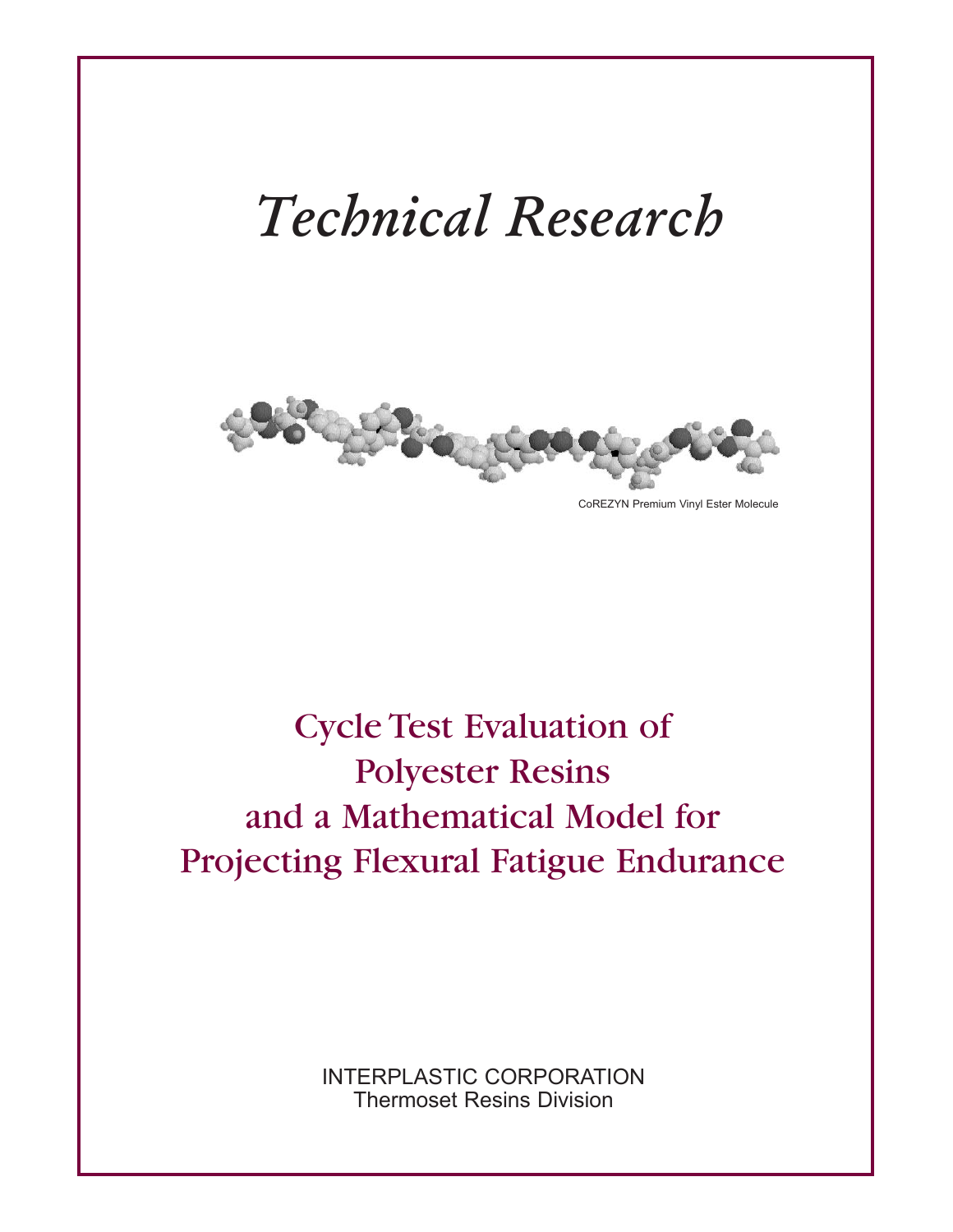# Introduction

We analyzed unsaturated polyester laminating resins by chemical type, static physical properties and dynamic physical properties to learn how useful they may be to marine composites engineers. An analysis of the static physical properties of a general purpose orthophthalic, corrosion resistant isophthalic, or premium grade vinyl ester resin does not immediately reveal why a particular resin type should be chosen for marine laminate construction.

Relative economics and "over-building" tend to persuade most laminate designers to determine the relative capabilities of a series of different polymer types. A boat hull flexes millions of times over its life. Laminates that are more capable of resistance to fatigue will provide superior aging capability; they are more durable. The superior resin, due to its physical properties, may allow for reduced thickness and weight in the finished composite.

Conversely, the marine laminate that is less capable of flexural fatigue will always "age" or deteriorate faster and have to be more massive (heavier) initially to be as capable.

We demonstrate the comparative superiority of a CoREZYN® vinyl ester resin in these flexural fatigue tests to determine clearly, their suitability in boat design and building. Further, a mathematical model is shown fitting the fatigue data to a curve. The resins we tested are illustrated in Figure 1.

Comparisons of standard physical testing results (Fig. 2) reveals there are adequate strengths in each system. Graphic presentations of static testing is depicted in Figures 3a and b. This pictorial example of "toughness" (integral of area under the stress-strain curve) shows the marine laminate designer the polymer type is relevant to desired structural properties.

Industry trends toward lower weight composites that achieve design and fuel economies require us to consider cyclic testing for fatigue durability. In conjunction with the United States Testing Company, Inc., we evaluated a series of laminates in "flexural fatigue endurance limit" tests. The samples were evaluated in accordance with the procedures outlined in ASTM Test Method D671, "Constant Stress Fatigue Testing." Type A specimens were used in this evaluation (Fig. 4). Constant amplitude of force was applied to the specimen in a fixed cantilevertype testing machine and the number of cycles-tofailure was observed. We attempt to allow comparisons of fatigue resistance in similar laminates changing over the resin type.

## Preparation of Composites

The laminates were designed as presented in Figure 5. The orthophthalic laminating resin, CoREZYN 1097- 121S; the isophthalic laminating resin, CoREZYN 9503; and the Bisphenol A-epichlorohydrin epoxy based vinyl ester, CoREZYN VE8300 are all commercially available resin systems being used in marine composites. We also compared the pre-promoted and thixotropic vinyl ester CoREZYN VE8121 to a "standard" vinyl ester - CoREZYN VE8300. The ASTM D671 was accomplished as in Figure 6 using Type A flexural test coupons and described in Fig. 4 (contrasting to flexural test coupons used in ASTM D790). The laminate construction sequence was alternating layers of 0.75-oz/ft2 (230  $q/m^2$ ) mat with 24-oz/yd<sup>2</sup> (841  $q/m^2$ ) woven roving, beginning and ending with the 0.75-oz. (23 gm) mat. The resin-to-glass ration was held at 75:25.

## Test Results by ASTM D671

A graphic representation of the months of continuous testing at U.S. Testing, Inc., is depicted at Figures 7a, b, and c. This summarized data is reported in U.S. Testing Report 88110-2. To be useful, this data has to be further analyzed to allow comparisons for strength at one cycle (static testing of this laminate design); and results in psi/MPa at specific numbers of cycles. We will show psi/MPa at 8,500/58.6, 10,000/69.0, 11,500/79.3 and 13,500/93.1 cycles.

The data we derived was applied in the standard formula for exponential curve fit:

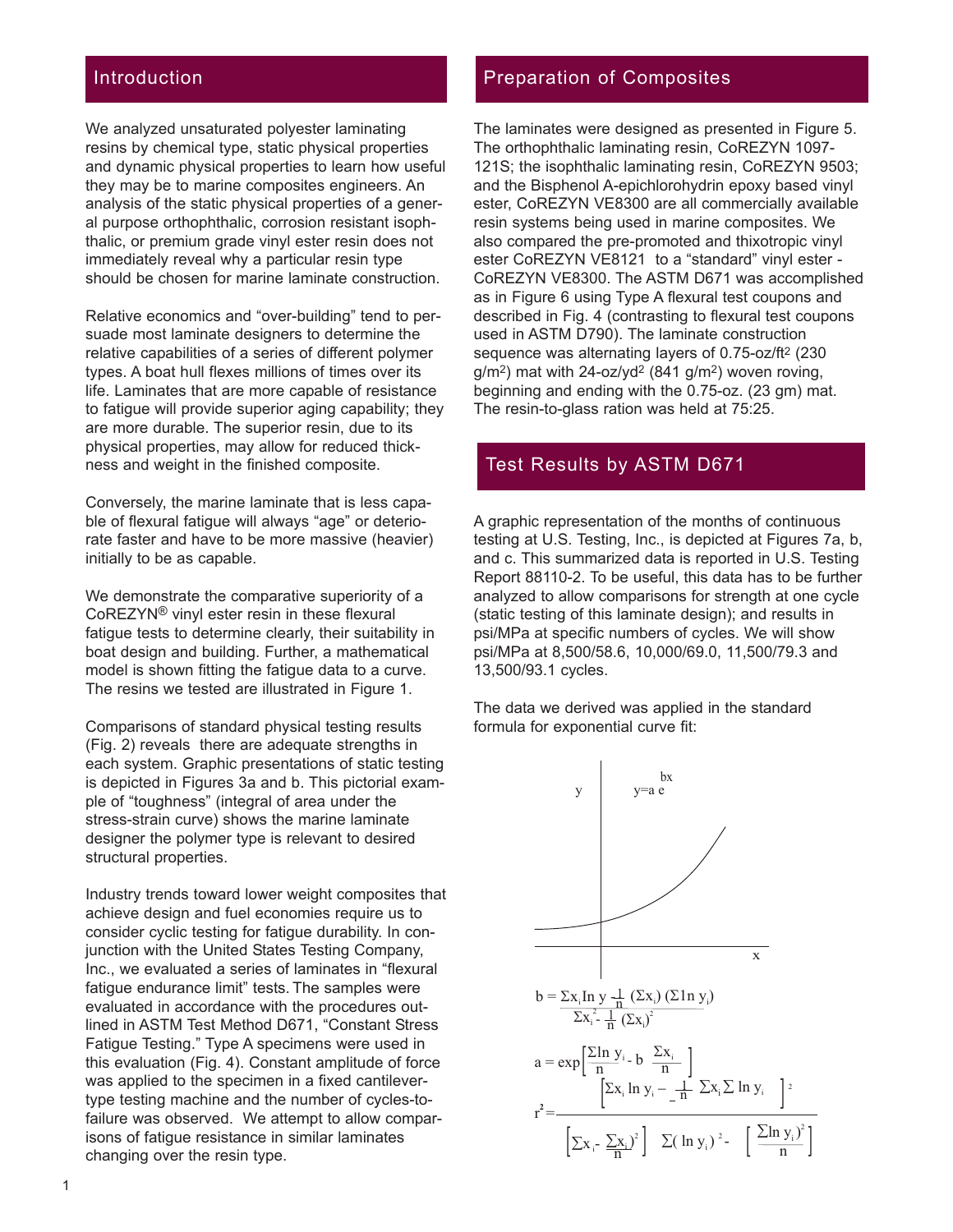An obvious use of the results would be to graph the projected cycles-to-failure using the applied stress in psi/MPa as the other variable (Fig. 8). An example of this graphic representation at 8,500 psi/58.6 MPa shows the results becoming increasingly obvious and useful to the marine laminate designer. As the change is made from orthophthalic to isophthalic to vinyl ester, so increases the projected cycles-to-failure in comparison to applied stress.

# A Model for Data Projection

The ASTM D671 flexural fatigue test results provide us with useful information on the relative ability of these four resins to resist the development of cracks or general mechanical deterioration due to repeated stress and strain. Rather than fit a curve by eye on semi-logarithmic graph paper, an exponential curve fit can be calculated where:

$$
y = ae \quad \text{or} \quad \frac{\ln(\frac{y}{a})}{b}
$$

where:

- $x = \text{psi}$  of the applied stress level
- y = number of cycles to failure
- $r^2$  = coefficient of determination (0 is poor and 1.00 is a good fit of the data of the curve.)

Then the following could occur:

|                                                         | <b>Regression Coefficients</b>      |                                   |      |
|---------------------------------------------------------|-------------------------------------|-----------------------------------|------|
| Laminate                                                | a                                   | $b \times 10^{-3}$ r <sup>2</sup> |      |
| Orthophthalic                                           |                                     |                                   |      |
| CoREZYN 1097-121S                                       | $3.68796 \times 10^{15}$ -2.4830    |                                   | 0.99 |
| Isopthalic                                              |                                     |                                   |      |
| CoREZYN COR75-AQ-001 1.61084 x 10 <sup>13</sup> -1.8868 |                                     |                                   | 0.96 |
| Vinyl Ester - Standard                                  |                                     |                                   |      |
| CoREZYN VE8300                                          | 1.73179 x 10 <sup>11</sup> -1.2196  |                                   | 0.91 |
| Vinyl Ester - Thixotropic                               |                                     |                                   |      |
| CoREZYN VE8121                                          | 6.15452 x 10 <sup>10</sup> - 1.1096 |                                   | በ 96 |

From further calculation, we can derive the projected failure due to cyclic flexural testing:

|                  | Orthophthalic<br><b>CoREZYN</b><br>1097-121S | <b>Isophthalic</b><br><b>CoREZYN</b><br>9503 | Vinyl Ester<br><b>Standard</b><br><b>VE8300</b> | <b>Vinyl Ester</b><br><b>Thixotropic</b><br><b>VE8119</b> |
|------------------|----------------------------------------------|----------------------------------------------|-------------------------------------------------|-----------------------------------------------------------|
| Strength,        |                                              |                                              |                                                 |                                                           |
| psi/MPa          |                                              |                                              |                                                 |                                                           |
| 1 cycle          | 14,436/99.6                                  | 16,117/111                                   | 21,218/146                                      | 22,390/154                                                |
| <b>Cycles at</b> |                                              |                                              |                                                 |                                                           |
| 8,500/58.6       |                                              |                                              |                                                 |                                                           |
| psi/MPa          | 2,517,450                                    | 1,744,815                                    | 5,448,341                                       | 4,934,871                                                 |
| Cycles at        |                                              |                                              |                                                 |                                                           |
| 10,000/69.0      |                                              |                                              |                                                 |                                                           |
| psi/MPa          | 60,738                                       | 102,939                                      | 874,487                                         | 934,257                                                   |
| <b>Cycles at</b> |                                              |                                              |                                                 |                                                           |
| 11.500/79.3      |                                              |                                              |                                                 |                                                           |
| psi/MPa          | 1,465                                        | 6,083                                        | 140,360                                         | 176,871                                                   |
| Cycles at        |                                              |                                              |                                                 |                                                           |
| 13,000/93.1      |                                              |                                              |                                                 |                                                           |
| psi/MPa          | 35                                           | 358                                          | 22,528                                          | 33,485                                                    |

# Other Possibilities for Consideration

Interplastic Corporation tests and customer laboratory data suggest a direct correlation between resin type and the percentage of water absorption; and a direct correlation between resin type and the onset of gel coat blistering at elevated temperatures.

# Conclusion

Cyclic flexural testing of specific polyester resin types resulted in predictable data that oriented them by polymer description, i.e., orthophthalic was exceeded by isophthalic and both of these were exceeded by vinyl ester type resins. Little difference was observed between the standard vinyl ester and the pre-promoted, thixotropic vinyl ester.

A mathematical model is useful to compare cycle test results at an exact loading. The regression analysis used was above the 95% confidence limit in three cases and above 90% confidence in the fourth. Results such as these should allow the marine engineer to design higher strength, lower weight laminates. Another advantage may be the reduction or elimination of gel coat blisters in the properly designed FRP boat hull.

# Bibliography

This work is based on the original technical paper of the same title, published in 1986, by P. Burrell, T. McCabe, and R. de la Rosa on behalf of Interplastic Corporation. The original document is available through the American Composites Manufacturing Association (ACMA).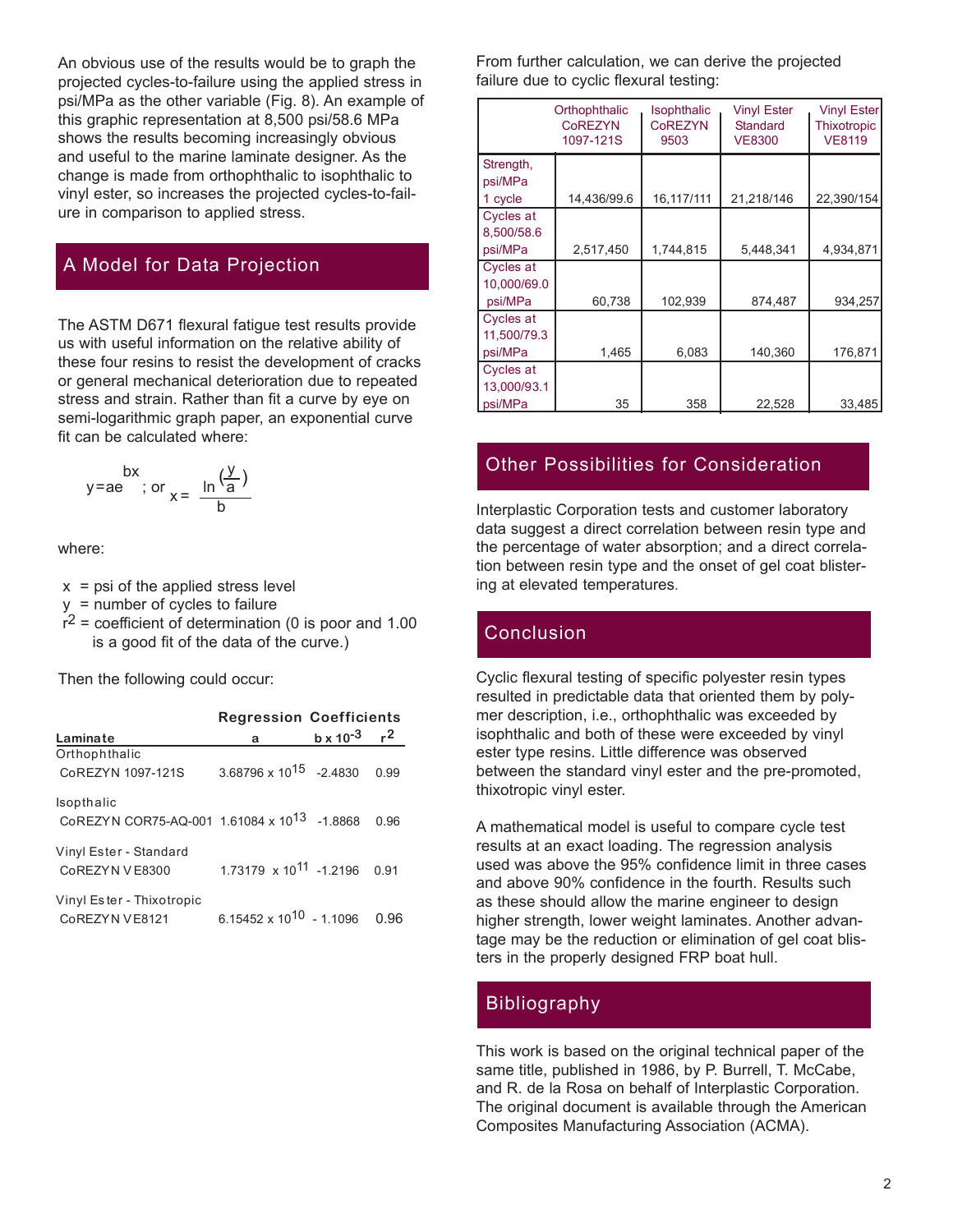#### Figure 1: Polymer Structures



# Figure 2: 1/8-in./3.2 mm Cured Casting Physical Properties

| <b>Polymer</b><br><b>Description</b>        | <b>Orthophthalic</b><br>COR60-AA-1213 COR75-AQ-001 | <b>Isophthalic</b> | <b>Standard</b><br><b>Vinyl Ester VE8300</b> | <b>Thixotrophic</b><br><b>Vinyl Ester</b><br><b>VE8119</b> |
|---------------------------------------------|----------------------------------------------------|--------------------|----------------------------------------------|------------------------------------------------------------|
| Flexural Strength, psi/MPa<br>ASTM D790     | 17,500/121                                         | 18,500/128         | 19,000/131                                   | 19,000/131                                                 |
| Flexural Modulus, psi/MPa                   | 5.21/3,540                                         | 5.40/3,720         | 4.50/3,100                                   | 4.70/3,240                                                 |
| Tensile Strength, psi/MPa<br>ASTM D638      | 9,000/62.1                                         | 9,500/65.5         | 11,500/79.3                                  | 11,800/81.4                                                |
| Tensile Modulus, psi/MPa                    | 5.91/4,080                                         | 5.20/3,590         | 5.00/3,450                                   | 4.50/3,100                                                 |
| Elongation, %                               | 2.0                                                | 1.4                | 5.0                                          | 4.0                                                        |
| Heat Distortion, °F/°C<br>ASTM D648         | 158/70                                             | 216/102            | 210/99                                       | 212/100                                                    |
| Barcol Hardness, 934-1<br><b>ASTM D2583</b> | 40                                                 | 45                 | 38                                           | 36                                                         |
| <b>Specific Gravity</b><br>ASTM D792        | 1.19                                               | 1.18               | 1.12                                         | 1.11                                                       |

#### Data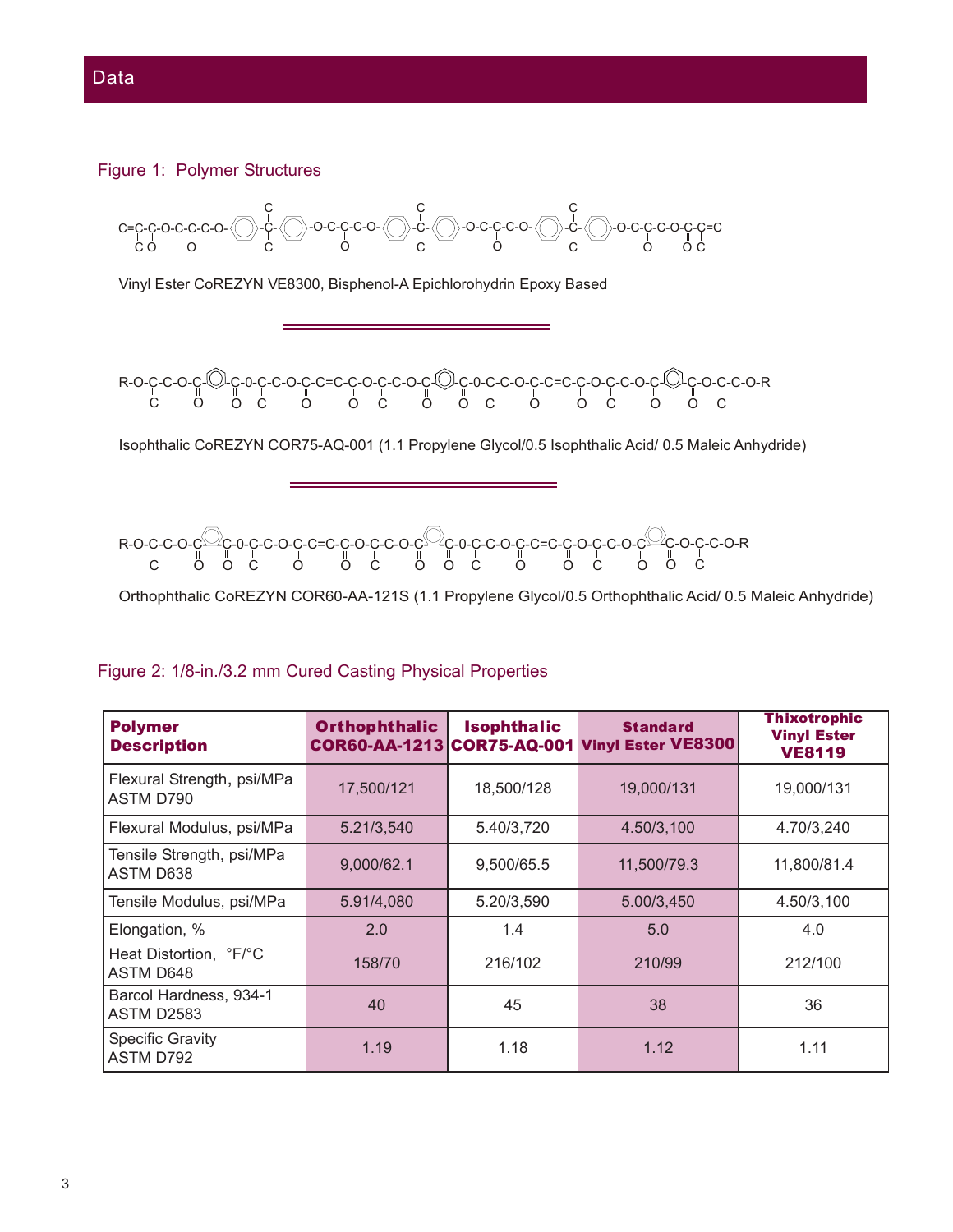# Data

Figure 3a: Stress/Strain Curve in Flexural Test



Figure 3b: Stress/Strain Curve in Tensile Test



Relative Elongation Strain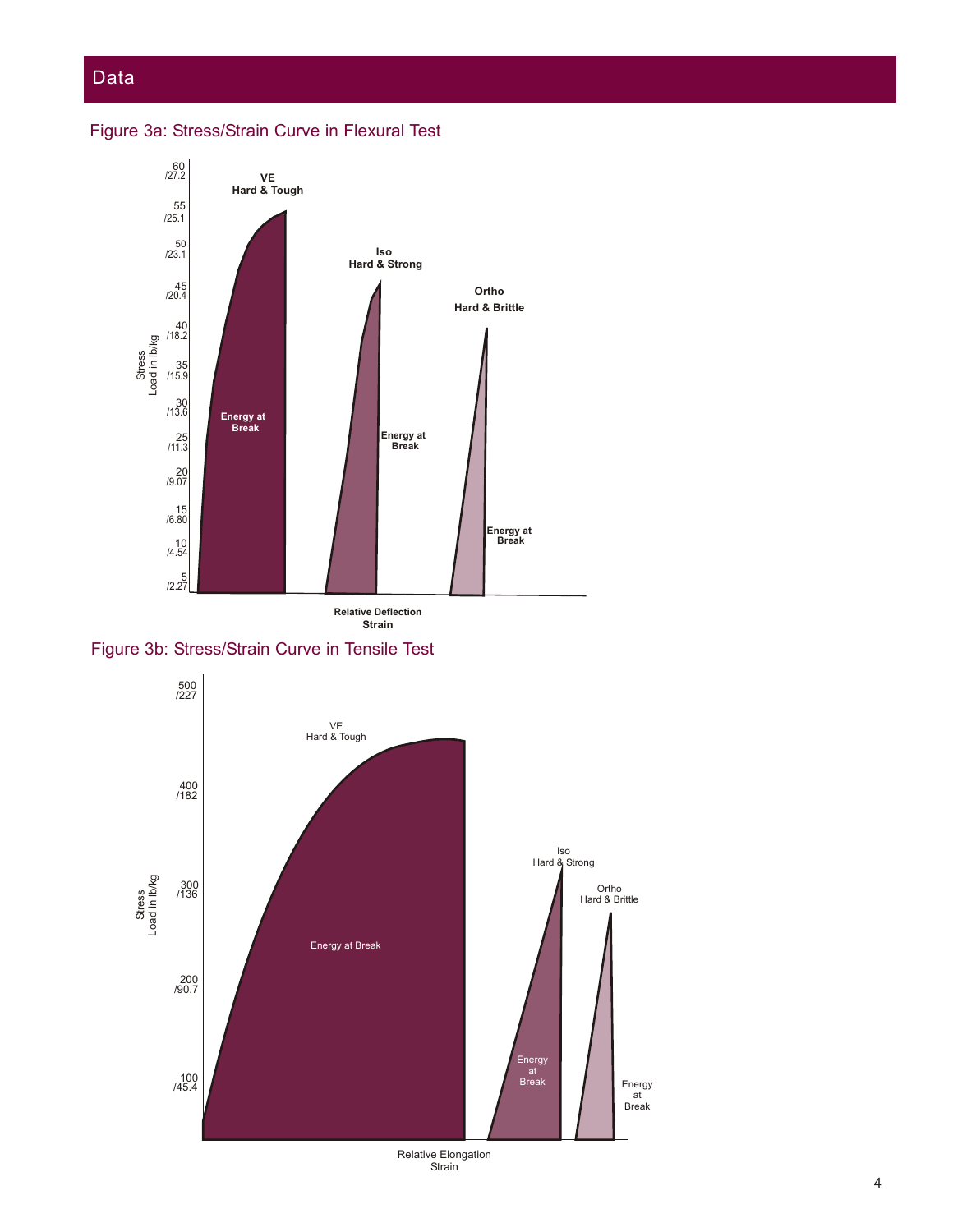# Data

#### Figure 4: Specimen Dimensions



**FLEXURAL FATIGUE TESTING ASTM D671**

#### Figure 5: Flexural Fatigue Specimen Composition







**CONSTANT FORCE CANTILEVER TYPE FLEXURAL FATIGUE TESTING ASTM D671 (DYNAMIC)**

#### 5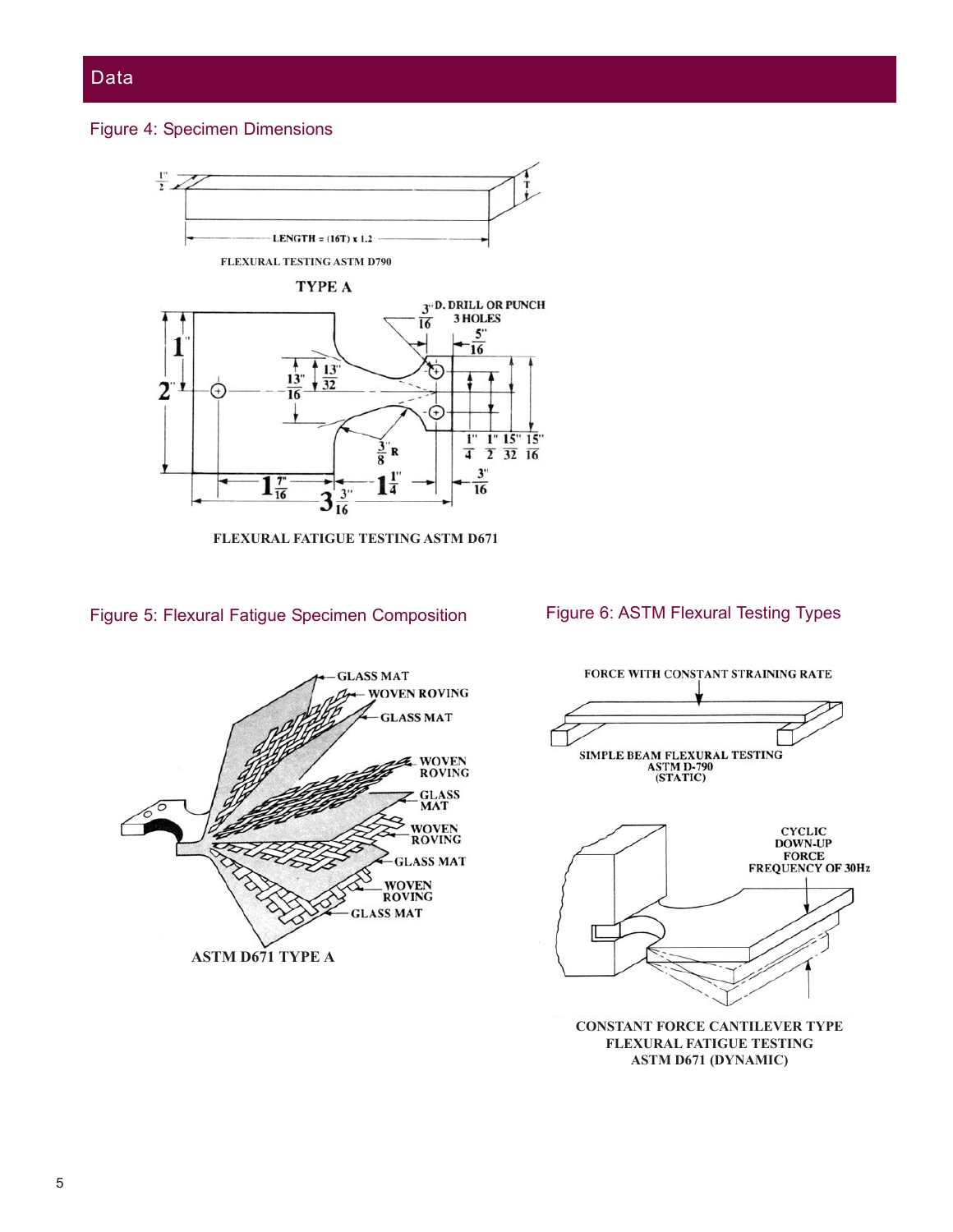

Figure 7a: Curve Fit of ASTM D671 Data for Various Types of Unsaturated Polyester Resins

#### Figure 7b: ASTM D671 Flexural Fatigue Data vs. Curve Fit for Isophthalic Resin and Standard Vinyl Ester Resin



FIGURE 7b: ASTM D671 Flexural Fatigue Data Versus Curve Fit for Iso-Resin and Standard VE-Resin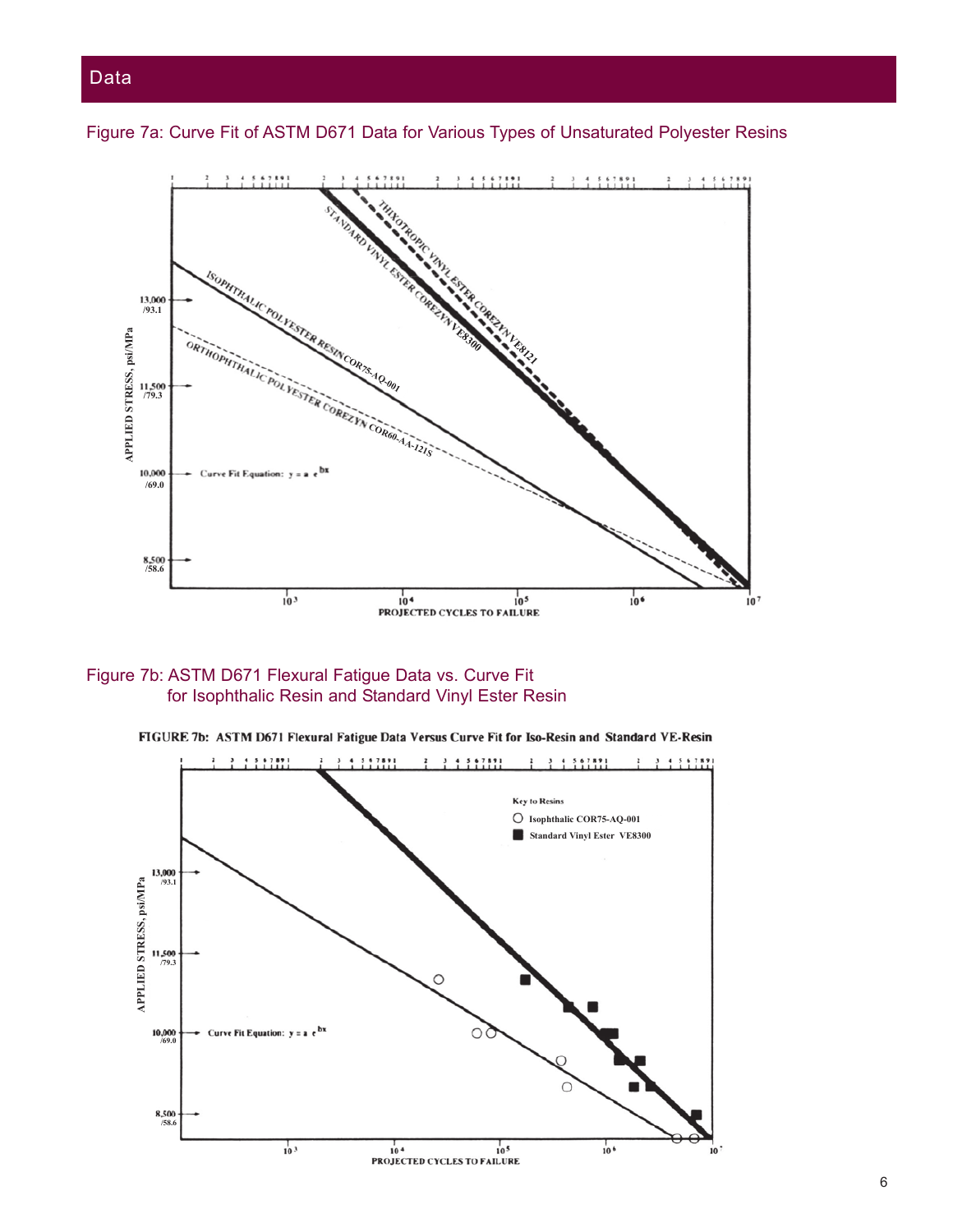



Figure 8: Resin Type vs. Relative Projected Flexural Fatigue at 10,000 psi/69.0 MPa Loading